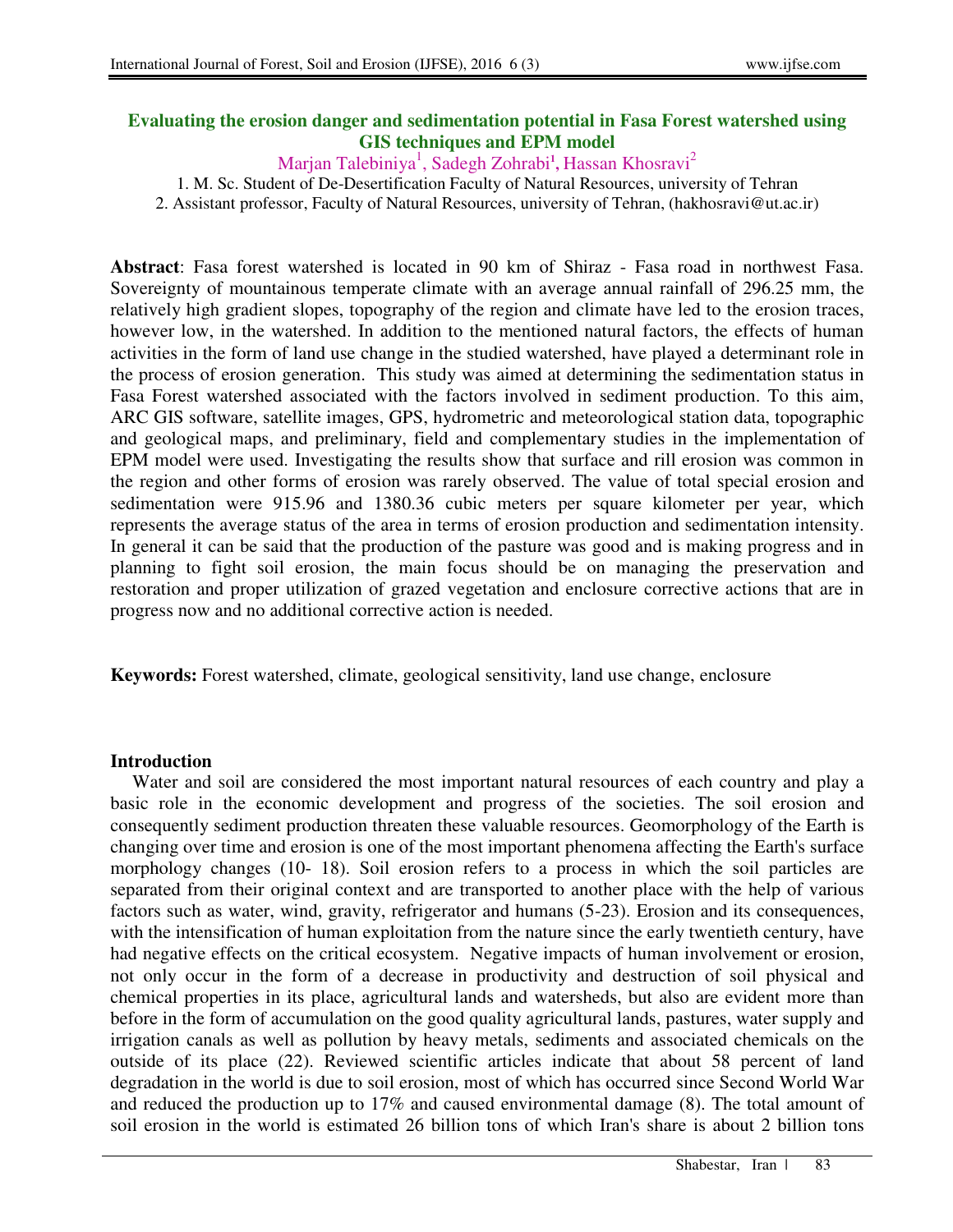(15). Therefore, prevention from this phenomenon is considered as one of the most important factors in protecting the natural resources (22). Over the past two decades numerous empirical models have been used to study soil erosion. These models are a tool to estimate sedimentation in watersheds. Recently, many researchers around the world estimate erosion and sedimentation quantitatively, utilizing remote sensing techniques and geographical information system GIS using these models (10- 18). Using these methods and models it is possible to prepare soil erosion map. Generalized soil erosion models can be used to study erosion processes related to earth transformation of land and how to use the earth in many parts of the world and preparing the soil erosion risk map to identify areas of high erosion wherein some plans are proposed for protection of soil and water resources (8).

Many models for estimating the soil erosion and developing the soil erosion management plans are proposed, universal soil loss equation<sup>1</sup>, Wishshmayer and Smith (1978), Water Erosion Prediction Project<sup>2</sup>, Flengan and Niring (1995), soil and water assessment tool<sup>3</sup>, Arnold et al. (1998) and the European soil erosion model<sup>4</sup>, Morgan et al. (1998) and erosion potential method<sup>5</sup> can be mentioned as the most important models (6). Of these, EPM is a simple model which can provide the initial estimate of the amount of stream sediment in projects related to under construction dams and other structures that require such data (16). Factors affecting the erosion such as topography status, lithology and soil, and methods of land use and watershed climatic factors are used in the model (4).

Fanty and Vezuly (2007) used the empirical numerical relations and EPM model to calculate the potential for sediment to delta Berjiya and Giorgio in Italy. The results showed accuracy and superiority of EPM model to empirical numerical relations in the studied areas. Taziuly (2009) used EPM model to estimate the sediment in a watershed. The results indicated that the model was suitable for the studied area. Salajegheh and Delfari (1386), comparing the qualitative geomorphology and quantitative EPM methods, found that Geomorphology method gives better results due to considering more factors involved in erosion, compared to EPM in Khusban sub-basin in Taleghan basin (20). Rangzan et. al's study (1387) using EPM and MPSIAC models with field observations suggested that although the results of the two mentioned models are compatible in most regions, but the results of EPM model are not as reliable as MPSIAC model in identifying the areas with high erosion (16). Bagherzadeh and Mansuri daneshvar (1390) investigated the amount of sediment using EPM and PSIAC models and GIS techniques in semi-arid areas (7). Mohseni et al (1390) evaluated the accuracy and efficiency of EPM, MPSIAC, geomorphology and hydrophysical models to estimate the erosion and sediment and presented geomorphology model as the most appropriate one with relative difference 36/3 percent (25/711 tons per year).

Abedini et. al (1392) implemented EPM model in Meshkin chai watershed and concluded that topography, lithology and land use changes have played an important role in erosion and sediment control, based on the model, erosion status of the watershed was estimated as very serious (1). According to Pirmohammadi (1387), for the implementation of water resources and soil protection measures it is necessary to identify the effects of various erosive factors and sediment production process and obtain some information on erosion, sediment production intensity and spatial distribution  $(14)$ .

Given the conservation of natural resources such as soil against threats such as erosion as well as maintenance and improvement of natural vegetation in the country, in this study Fasa Forest watershed, as one the important touristy areas in the city, was studied with the aim of investigating

 $\overline{a}$ 

<sup>1</sup> Universal Soil Loss Equation (USLE)

<sup>&</sup>lt;sup>2</sup> Water Erosion Prediction Project (WEPP)

<sup>&</sup>lt;sup>3</sup> Soil and Water Assessment Tool (SWAT)

<sup>4</sup> European Soil Erosion Model (EUROSEM)

<sup>5</sup> Erosion Potential Method (EPM)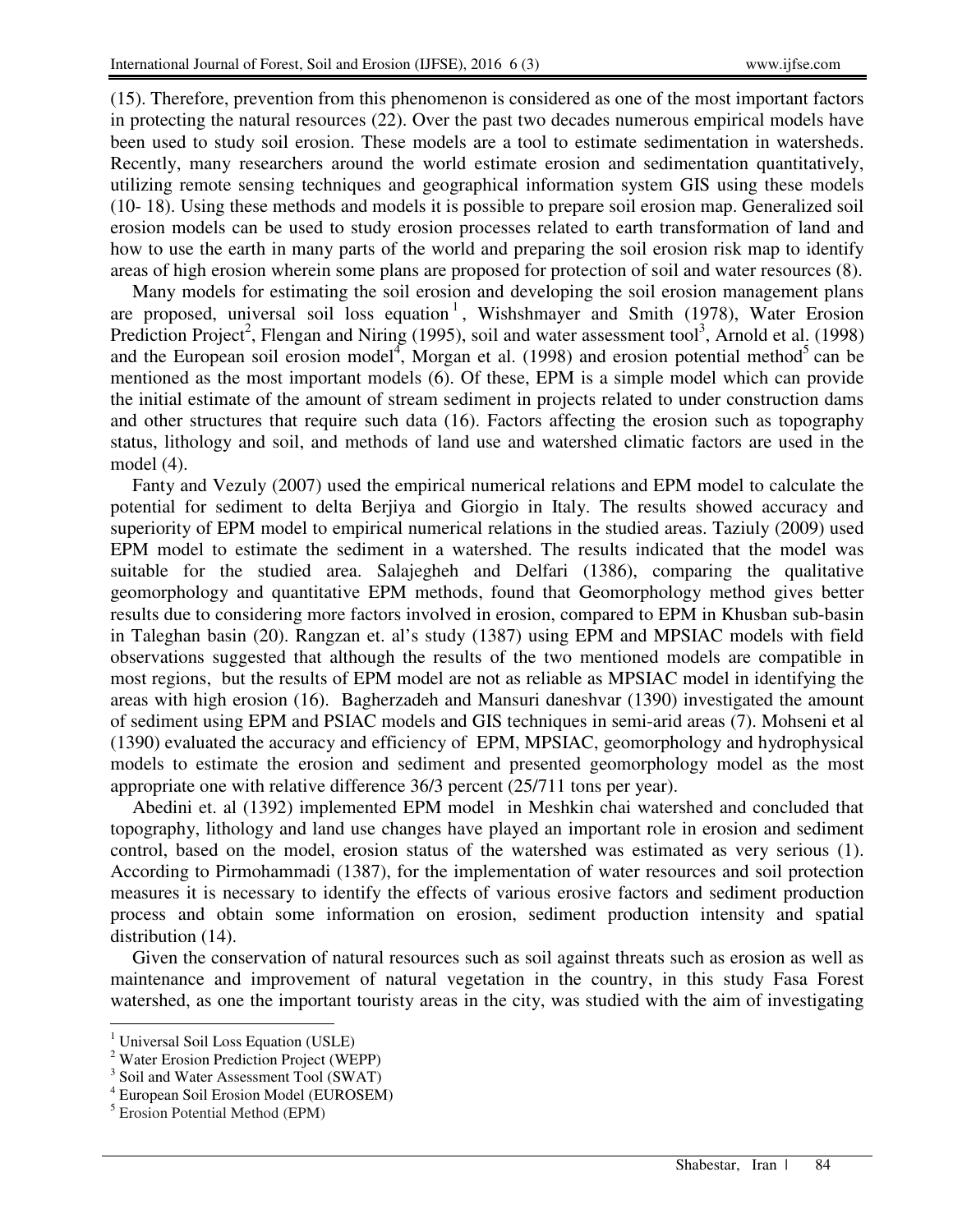the total special erosion and sediment in the area with the help of EPM erosive model utilizing GIS geographic information system.

#### **Martial mad Methods Introducing the studied area**

In terms of administrative divisions, Fasa Forest watershed is located in Fars Province, Fasa city, Fasa Forest district (Figure 1). This area, 1969/842 hectare in breadth, is located between "50 '24 ° 53 longitude to north" 30' 21  $\degree$  53 and "59 '12  $\degree$  29 latitude to east" 59' 10  $\degree$  29. The area is located has an area of 1974.8629 hectares and is located at an average elevation of 2270 meters above sea level. The range of the studied area is within Zagros folded-pushed zone (13). In the watershed, there is a set of Aghajari and Bakhtiari stratigraphic units, Quaternary deposits (QC1, QC2, Qg, etc.) and Jahrom ASMARI unit. The area Lithologic units are highly diverse and each one is subjected erosion differently. (21). The released sources show that only study literature in the field in Fasa Forest watershed is related to Fasa academic research project.



Fig1: location of the study area

# **Methodology**

The study consisted of three phases: preliminary, field and complementary, and in each phase such factors as collecting general information on the area geology, soil, vegetation, topography, satellite images, precipitation statistics, watershed temperature, a preliminary guide for land components and units, preparation of a soil sample list from the area and the needed laboratory analyses, determining the capability and talent of each land unit and components to obtain special watershed erosion are investigated. Also, through several the field observations, some types of erosion were identified in the watershed surface and located using GPS to be compared with the results of mentioned model.

Nazarabad Topographic Map 1: 25,000 and Fasa Forest watershed geological map 1: 25000 were used as the study instruments to understand the area erosive status and obtain information on the sensitivity of formations to erosion, land use map 1: 25000 of the study area, and information on meteorological, hydrometric and evaporation stations.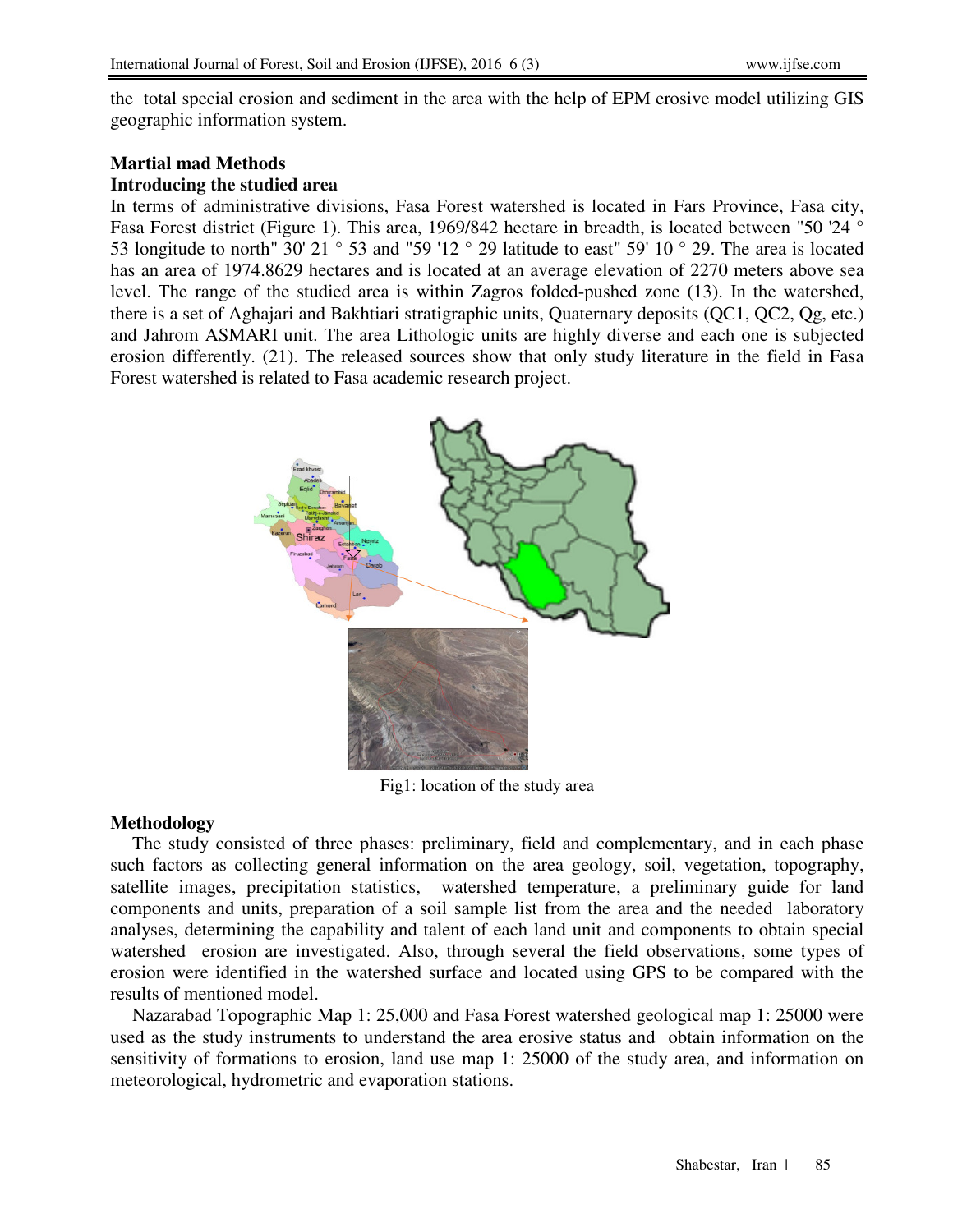After collecting the maps and information, and doing the required field works, in order to implement EPM model, in the first stage, the coefficients of the model were determined and and their map prepared using ArcGIS software.

 Then, the coefficients map was placed in the equation related to erosion intensity and consequently, erosion intensity map was prepared and classified qualitatively. After that, the average special erosion, total sediment and special sediment discharge were calculated using ArcGIS software and erosion intensity map of Fasa Forest watershed.

# **Examining the erosion and sedimentation status in Fasa Forest watershed**

# **Topography status**

Topography is the only factor which is considered separately and its related factors such as slope and direction play y play an important role in soil erosion and eventually sediment production (1- 17). Slope is obtained from the analysis of topographic maps. Slope factor causes increased gravity and erosivity power, so it affects Morphodynamic issues in the watershed, morphogenesis, and evolution and diversity of various forms of erosion (2). The average slope in the area is 8311/20 percent. Slope map in Arcmap was drawn with the help of height maps (Dem). Then, slope maps were classified in 11 groups according to the existing working units. As is seen in figure 2, slope 70% is located in highlands in the southern part of the watershed and due to weak vegetation, lack of soil (rock covers) and sensitivity of the formations to erosion, the slope plays a more serious role than the erosivity against the other units.

After topographic study of the mentioned watershed and investigation of slope map, each of the classes was given a weighted score. In addition, slope and DEM layers were converted to Raster format so it they can be combined with other layers for further analysis.

| Taong 1. Ingguni mitorimanon iyi El iyi |             |          |      |        |            |            |  |
|-----------------------------------------|-------------|----------|------|--------|------------|------------|--|
| Ĥ                                       | $_{\rm H0}$ |          |      |        | T degree   | T degree   |  |
| km                                      | km          | km       | km   | mm     | centigrade | centigrade |  |
| 2.27                                    | .672        | 20.60709 | 8.75 | 296.25 | 1.41       | 18.9       |  |

Table 1. Needed information for EPM

#### **Watershed climate**

Weather factor is one of the factors that human can be less involved in it. Precipitation and temperature are considered as influencing factors on erosion phenomenon. Each of the factors acts differently in different parts of the watershed. Intense rainfall is one of erosion factors so that erosion is intensified after steep and showery rainfalls, however, a regular and mild rainfall wets the soil and in this way prevents from erosion.

An increase or decrease in the amount of rainfall and temperature for an increase or decrease in a certain amount of height (e.g 100 meters or one kilometer) is called rainfall and temperature gradient (1- 12). In order to evaluate the temperature and precipitation status in Fasa Forest watershed, the nearest rain, synoptic and evaporation stations to Fasa Forest watershed were selected and the average precipitation and temperature in each station were used. Based on the extracted information, the average rainfall and temperature were 296.25 mm 18.9 ° C respectively. In general, the watershed has a temperate mountainous climate.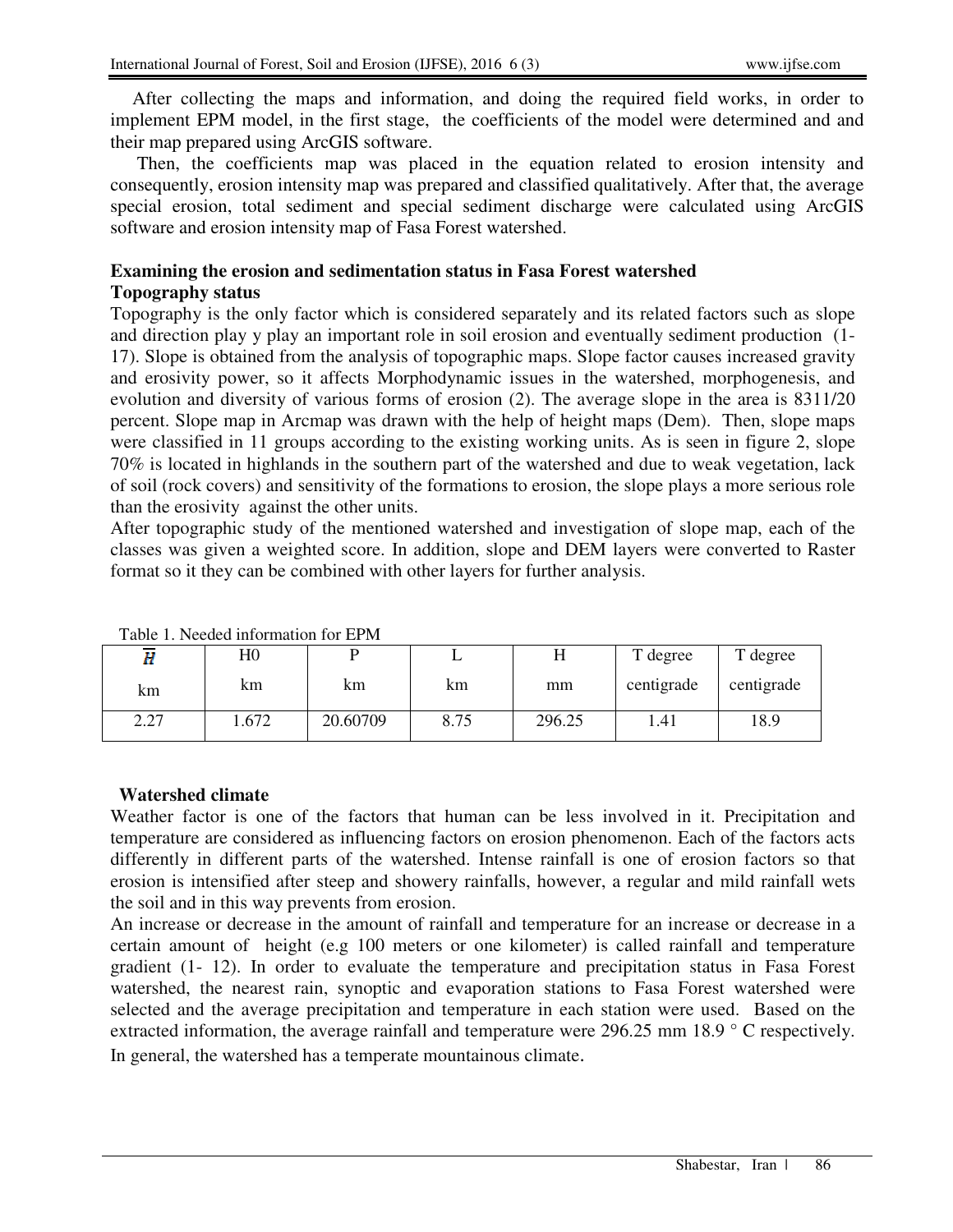

Figure 2. average slope map of the land

# **Rock and soil sensitivity to erosion**

The sensitivity of rock and soil, that is, surface geology and type of the earth layers, the sensitivity of its constituents, fineness and coarseness, physical and chemical status of soils, influence increase or decrease in erosivity. Since e different types of rocks forming the Earth's surface show different reactions in contact with different climatic conditions (1), according to the soil studies in Fasa Forest, the area has nine physiographic units with such features as follows:

# **1. Mountain**

It is a unit with intense physiography, it consists of high-altitude lands, and to separate it from other units the height difference between the maximum and minimum slope is used so that its height difference is usually between (500 and 1,500) meters and slope percentage is more than 25% (mostly over 40%).

In the studied area, this land types, based on the features of profile evolution, slope, presence of rocky outcrops and geologic formations type, is divided into two land units as follows:

*Unit 1.2:*

This unit is a low rocky outcrop ant its slope is lower than (25-40%), it has Malik characteristic horizon with profile evolution, sometimes its underlying horizon is argillic and it is appropriate for range management.

Its constituent geological formations include Jahrom-Asmari PM<sub>ja-</sub> as formation. According to

geological specifications, geomorphological facies is regular (3-12). The lands are used in the area as a protective barrier plan.

# *Unit 1.5:*

Sometimes forested mountains may have a Malik horizon. Its constituent geological formations include Jahrom-Asmari  $PM_{ia-as\ formation}$  (3-12). The lands are appropriate for range management.

# **2. Hill**

This physiographic unit, compared with mountain, has a lower height difference, slope and rocky outcrop. Usually its maximum and minimum height difference is between 50-500 meters, and general slope and maximum general slope are 8-25% and 25-40% respectively. The soil in the lands unit may be the soils with high or no evolution. This land types in the studied area are divided into a number of lands unit as follows:

*Unit 2.1.1:*

These are high –altitude hills with high rock outcrops and slope, and they have a relatively good soil. . Its constituent geological formations include Jahrom-Asmari PM<sub>ja-as formation</sub> characterized by coarse fragments of rocks to pieces of fine grained (silt and clay) and  $(Q^{\text{grav}})$  formation, characterized by deposits with multi-origin construction and poor consolidation, pieces of gravel to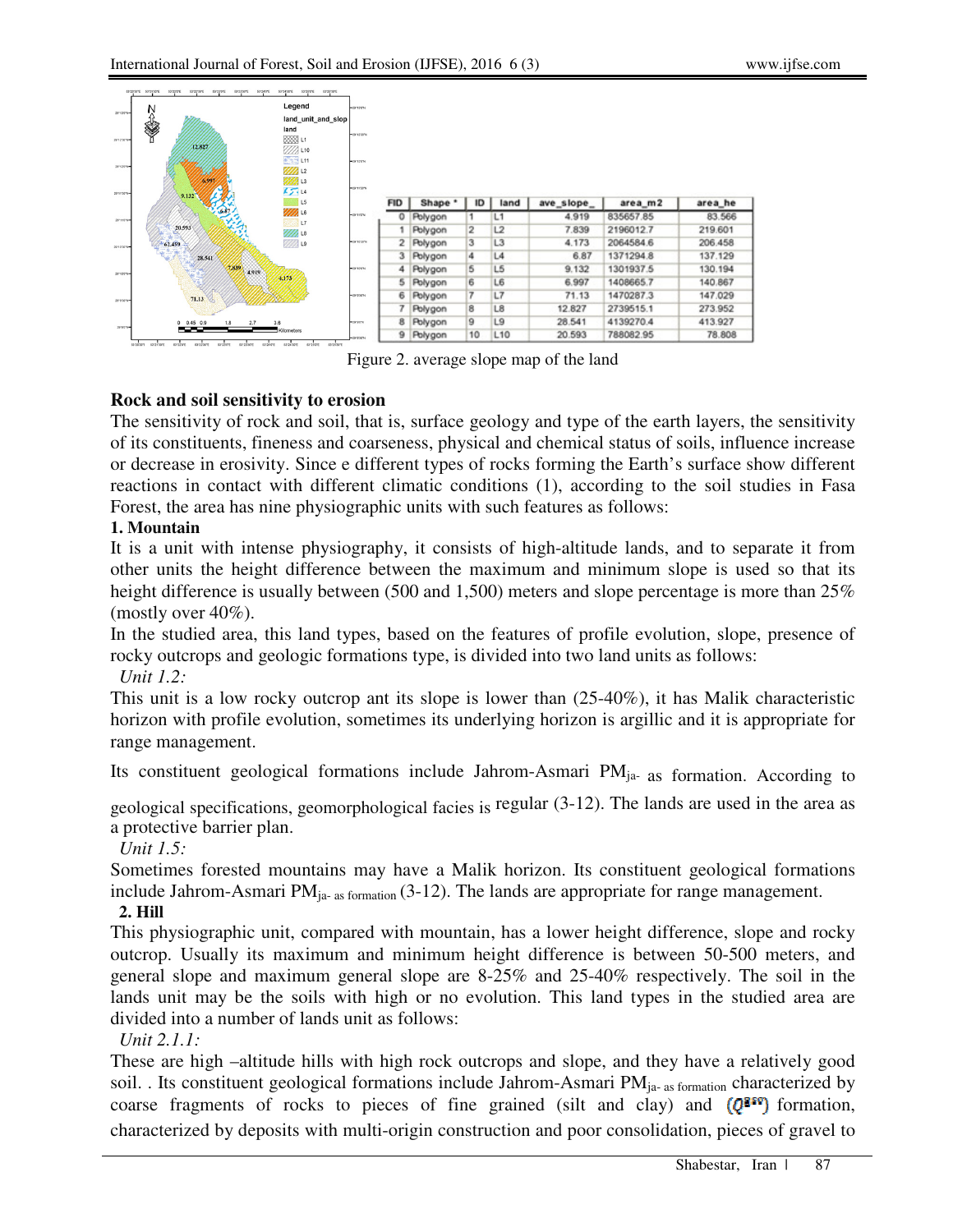clay size and  $q^{\sigma_1}$  formation, characterized by conglomerate sediments of medium to coarse pieces with a good roundness (3-12). These are appropriate for range management plans. *Unit 2.1.2:* 

These are high altitude hills with high rocky outcrops and slope, with a relatively good soil which is are appropriate for management plans. This land unit is located in the north of the studied area and its constituent geological formations include Bakhtiary formation (PLQb) formations characterized by conglomerate layers. The formation consists of limestone parts of the old formations (Sarvak, Tarbur, Asmari, Jahrom, Sachun and Razek). The other formation is Aghajary formation (MPLa).

# *Unit 205:*

They are forested hills, the soils of which are evolutionary Malik surface horizon. Their constituent geological formations include  $(Q^g)$  and  $(Q^{gge}$  formations and their geomorphologic faces is regular in terms of geological characteristics (3-12).

#### **3. Range plain**

They are the beginning of irrigated agriculture, they have flat lands and fine-grained sediments the origin of which are seasonal and temporary rivers or sometimes debris. Their surface gravel is less than 15%, soil drainage is good and suitable for plant growth. The height difference is less than 5 meter, and general and lateral slope is 5-8%. Due to their geological specifications, they are of agricultural use and their constituent geological formations include  $Q^{\text{g}}$ ,  $Q^{\text{g}}$ ,  $Q^{\text{g}}$ , and MPLa (3-12).

#### **4. Intermediate plain**

Sometimes there are deposits in the region which have range and river origins and separating them from each other is difficult. In such cases they are classified as intermediate plains and they are written as 4/5. Their constituent geological formations in the studied area include  $Q^{\text{g}}$  and  $Q^{\text{g}}$  (3-12).

## **5. Course fan-shaped alluvium**

The unit is formed from accumulation of sediments brought by the streams. That is, more coarse ones are at the top and fine-grained ones at the base, thus the base is more appropriate for farming since it is more fine-grained. Its height is less than 5 meter and it has a general and lateral slope of 5%. Also, because the sediments are transported in a long path, they are not angled any more. Its constituent geological formations in the studied area include  $Q^{\sigma_1}$  (3-12).

#### **6. Miscellaneous lands**

Miscellaneous lands are those which cannot be classified in Muhler's nine physiographic groups, so they are called miscellaneous lands and they are marked with special signs by type.There was a rocky and gravel-covered river bed in the studied area which is marked by RW sign. Its constituent geological formations include  $Q^{\epsilon_2}$ ,  $Q^{\epsilon_3\epsilon}$ ,  $Q^{\alpha\mu}$  and  $Q^{\epsilon_3\epsilon}$  (3-12).

# **Current status of erosion**

Evaluation of this parameter depends on many factors. To this aim, distribution of erosion types in the watershed is studied. Despite the presence of a series of tables, the effectiveness and role of erosion are determined in the form of given scores. For example, if more than 50% of the area is under the influence of furrow and gully erosion, with the greatest effect on sedimentation, and the soil has a good a vegetation, and no erosion is observed, there will be the least effect on sedimentation. The factor is caused by wrong human interventions and uses.

In preparing the current map of erosion status (Fig. 4) with the help of field and laboratory studies, types of stream and furrow erosion and other erosion types, although rarely, were detected with the help of field and laboratory studies. To complement the data, broader field visits were taken. Figure 3 shows an example of gully erosion type which has influenced a large area of lands which are destroyed over time under the effect of continued land washing performance of the erosion type.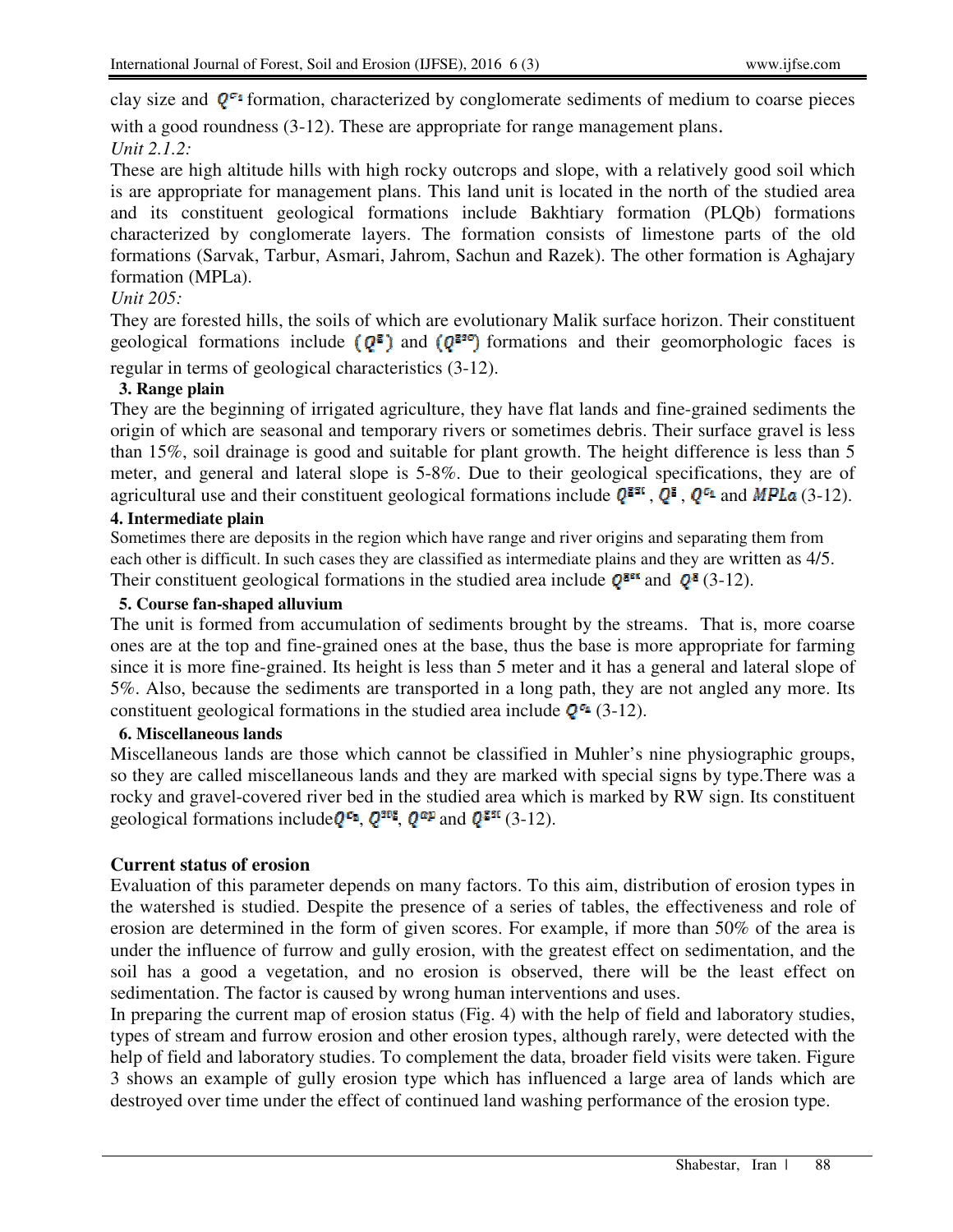

Figure 3. An example of gully erosion in Fasa forest watershed



Figure 4. The current state of erosion map

#### **How to use land**

This factor is evaluated in Fasa forest watershed under two heading: agricultural activities and range management plans. The studied watershed is an area which accommodates a large number of livestocks in the spring and summer. The pressure of large numbers of livestock and unsuitable grazing in steep lands in long hours can be among the factors which intensify erosion processes in the region.

Agricultural activities have been mainly directed at the end of the studied area. These activities led to hills leveling for converting them to pasture and agricultural lands and inappropriate plow and non-normative streams for transporting the water. From the observations, it can be said that the watershed erosion processes are the result of interaction between such phenomena as high slope, geological sensitivity, region topography, climate and human.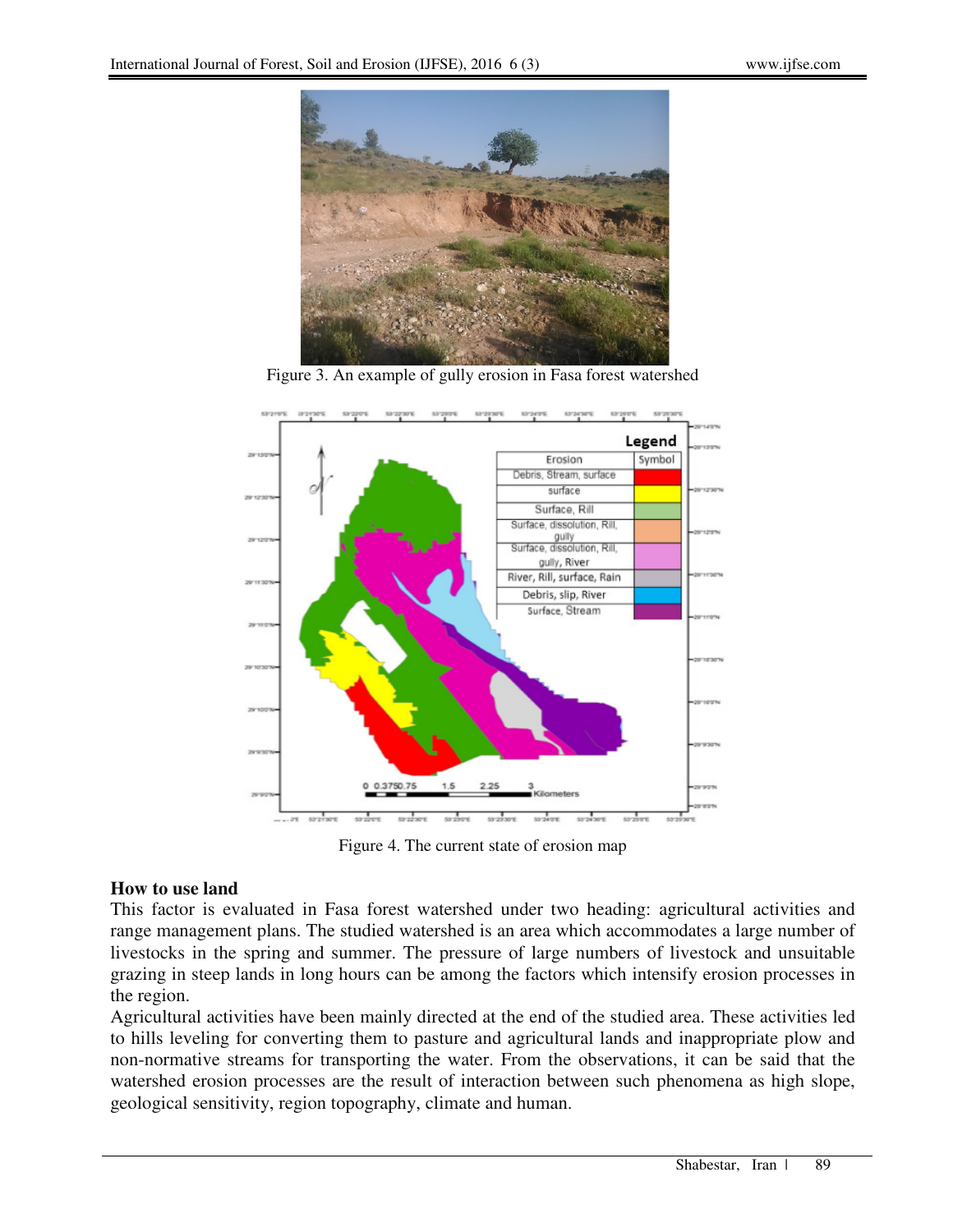The results show that the agricultural activities are done in 791/627 hectares of the watershed, the statistics show an increase compared to previous years which is somehow caused by the destruction of pasture lands and converting them into agricultural lands and land use change. According to the calculations, the area of each lands unit is as follows:

| row | Lands unit                 | $(Km2)$ area | (ha) area | Erosion code  |
|-----|----------------------------|--------------|-----------|---------------|
|     | $(unit1.2)$ mountain       | 1.47         | 147.02    | $\bm{E}_1$    |
| 2   | $(unit1.5)$ mountain       | 1.38         | 138.22    | $E_{\rm Y}$   |
| 3   | (unit2.1.1) hill           | 4.13         | 413.927   | $E_{\rm T}$   |
| 4   | (unit2.5) hill             | 0.78         | 78.80     | $E_{\rm t}$   |
| 5   | (unit2.1.2) hill           | 2.74         | 273.95    | $E_{\alpha}$  |
| 6   | Range plain                | 4.90         | 490.66    | $E_{\rm i}$   |
| 7   | Intermediate plain         | 0.83         | 83.56     | $E_{\rm V}$   |
| 8   | Coarse fan-shaped alluvium | 1.37         | 137.129   | $E_{\lambda}$ |
| 9   | Miscellaneous lands        | 2.06         | 206.46    | $E_{\rm t}$   |

Table 2. Parts of attrition with the area and its topographic conditions in the study area

Erosion intensity was determined in the studied watershed using EPM method which has been used mostly in Yugoslavia and is applicable in some regions (Zagros) of our country. This method, with the help of tables and equations, the amount of soil loss is estimated qualitatively. In the method, first, through the following equation, the erosion intensity coefficient is obtained by examining four factors: watershed erosion coefficient  $(\varphi)$ , land use coefficient  $(Xa)$ , coefficient of rocks and soil susceptibility to erosion (Y) average watershed slope (I) (19).

According to equation (1) below, watershed erosivity sub-map was prepared.

# )  $y(y + I)^{e^x} Z = X_a$

Results of erosion intensity map of Fasa forest watershed show that the intensity of the region erosivity is very low and just a slightly more amount was seen in unit mountain 1.2 and miscellaneous lands z.

(Table 1), according to which, erosion status in the watershed can be determined at very severe, severe, medium, low and very low levels.

| <b>Average values</b> | <b>Limit values</b> | <b>Intensity</b><br><b>Erosion</b> | <b>Categorizing erosion</b> |
|-----------------------|---------------------|------------------------------------|-----------------------------|
| 1.25                  | Z>1                 | Very severe                        |                             |
| 0.85                  | 1 > Z > 0.71        | Severe                             |                             |
| 0.55                  | 0.7 > Z > 0.41      | Medium                             |                             |
| 0.3                   | 0.4 > Z > 0.2       | Low                                |                             |
| 0.1                   | 0.19 > Z            | Very Low                           |                             |

Table 3. Classification of erosion intensity in EPM model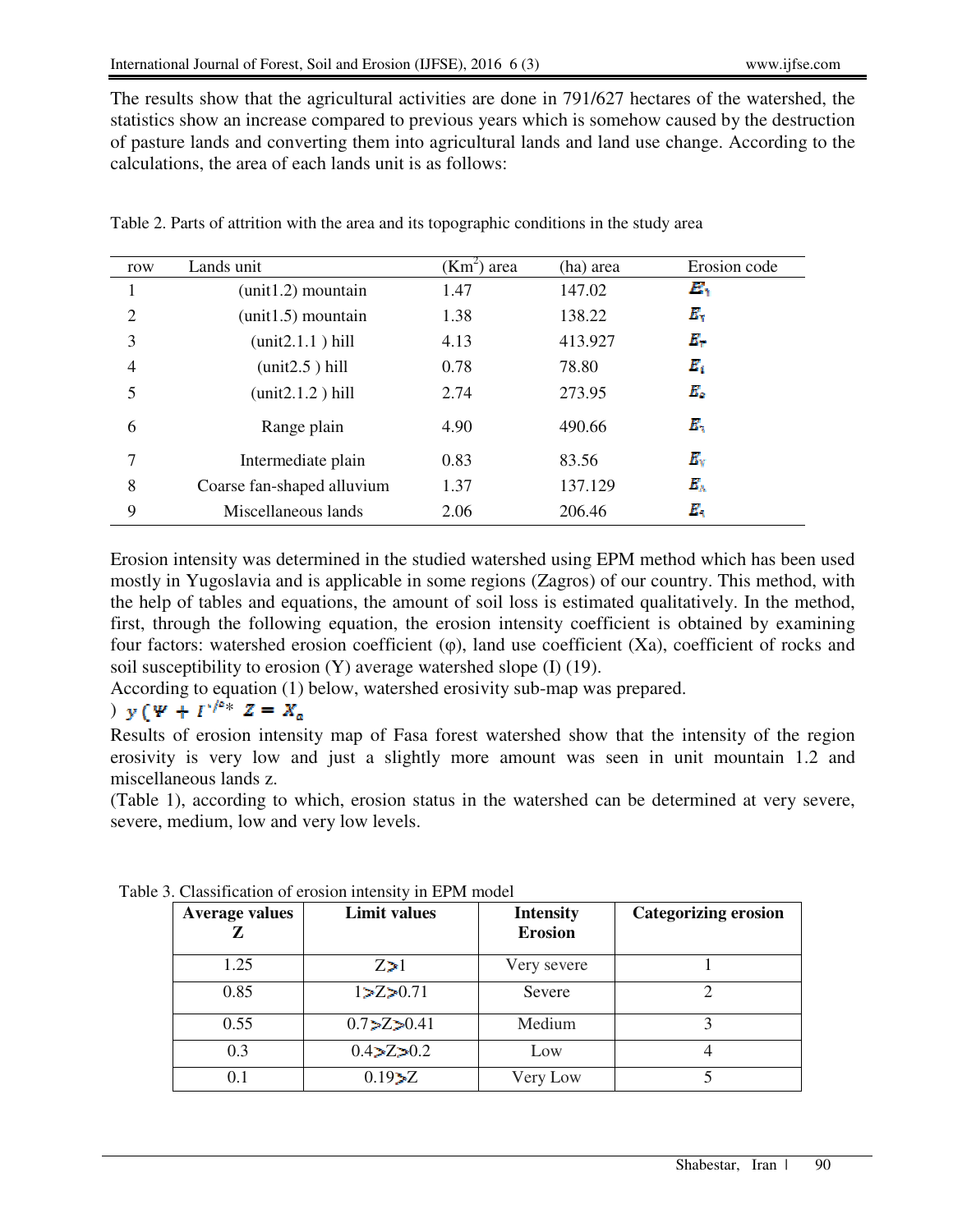The second step involves estimating the amount of sediment transport (special erosion), which is calculated using Equation 2.

The amount of erosion during one year per unit area (square kilometers) can be estimated in terms of cubic meters /kilometer per year (5).

$$
W_{\rm sp}=T*H*Z^{1/2}* \pi
$$

 Where Wsp is special erosion in terms of cubic meters per year per square kilometer, T, temperature coefficient, obtained from:

$$
T = \left(\frac{t}{13} + \sqrt{11}\right)^{1/2}
$$

t, mean annual temperature in centigrade, h, average annual rainfall in mm, and  $\pi = 3/1415$ 

The best part of the model is its accuracy in estimating Z which is obtained with respect to four factors. And advantage of this relationship to other relationships is the low number of parameters. It can be said that this method is an accurate one if it is used in terms of its origin.

In step three, the modified formula for sedimentation coefficient Ru or sediment delivery ratio is used to convert the amount of erosion into sediment.

$$
Ru=\frac{4*(P*H)^{1/2}}{L+1}
$$

P: perimeter of the area (km)-  $\overline{H}$ : mean height of the area (km)

$$
H=\overline{H}-H
$$

 $H =$ : mean height at the exit point (km)

: Length of the area or main stream

Similarly, the amount of special sediment can be obtained by the following formula:

| nere, $G_{sp}$ : special sediment $\frac{m^2}{km^2/y}$ |  |  |  |  |
|--------------------------------------------------------|--|--|--|--|
|--------------------------------------------------------|--|--|--|--|

$$
Ru = \frac{Gsp}{Wsp}
$$
  

$$
W_{sp: special erosion} \left( \frac{m^3}{km^2/y} \right)
$$

Then, through the amount of special sediment, the total sediment in the watershed is calculated by the following formula:

$$
G_{sp} = \frac{G_S}{A} \rightarrow G_s = G_{SP} * A
$$

In the formula, A is the area of the studied area in terms of square kilometers, and Gsp special sediment in terms of cubic meters per square kilometer per year.

To evaluate and estimate the amount of erosion, first, the studied area was divided into small pieces of land, the erosion was investigated and the intended factors were involved based on each lands unit. This division was based on the combination of soil maps, slope and vegetation. As a result, a number of polygons was obtained that were similar in terms of the edaphic, topographical and biological characteristics.

# **Conclusion**

In Fasa Forest area, the presence of various forms of erosion (gully, furrow, rainy, etc.), although low in breadth and in a large number, has caused an increase in the load of sediment production.

Results of table 2, from the calculations based on EPM formula, and also the area qualitative and quantitative erosion map and the types of erosion in the area and reasons for their generation were obtained as follows: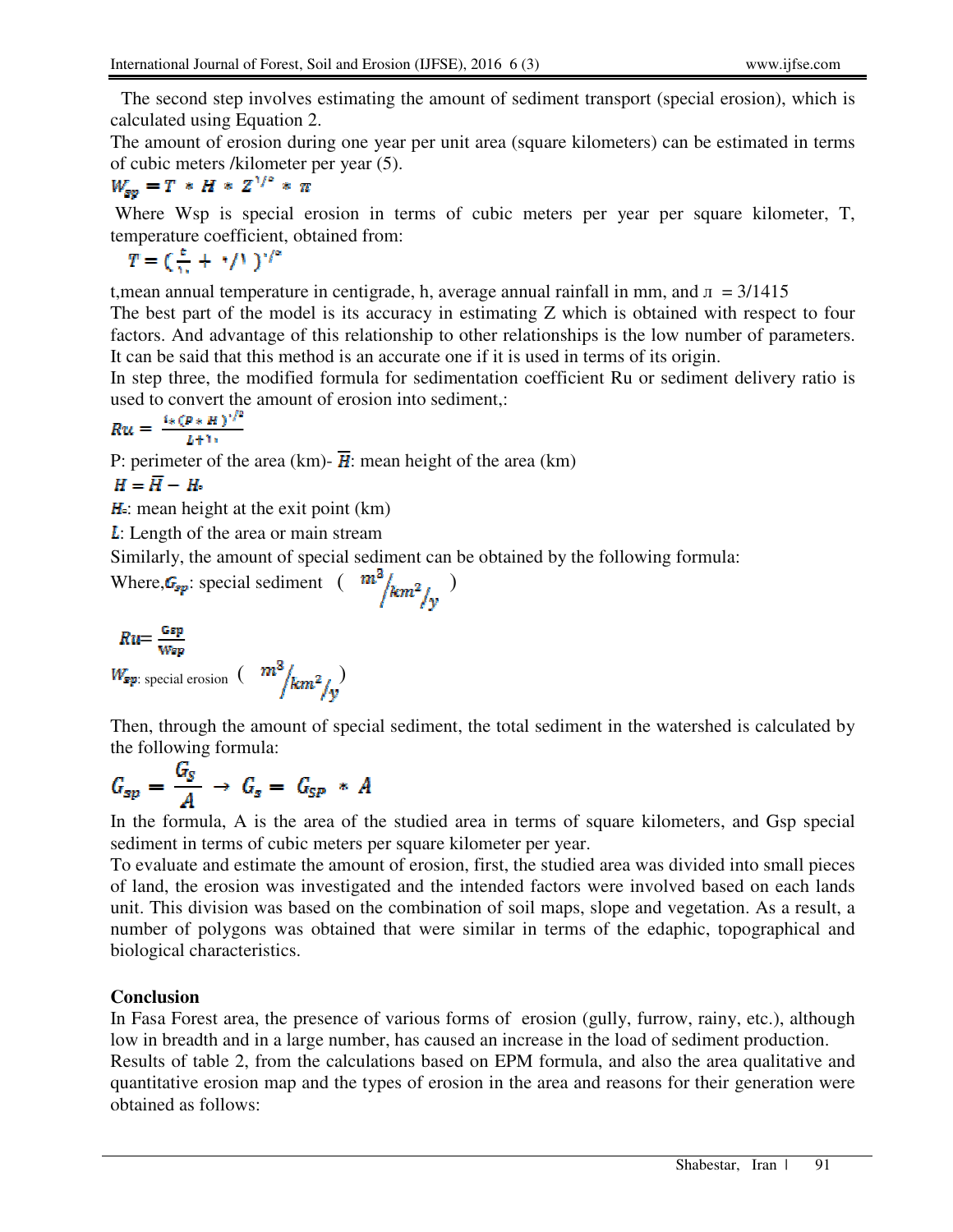| The name of                       | Erosion   | $G_{sp}$        | $G_{s}$   | $W_{sp}$        | Ζ      |
|-----------------------------------|-----------|-----------------|-----------|-----------------|--------|
| lands unit                        | intensity | $(m^3/km^2. Y)$ | $(m^3/y)$ | $(m^3/km^2, Y)$ |        |
| Mountain<br>unit 1.2)             | low       | 117.376         | 172.756   | 156.92          | 0.2428 |
| Mountain<br>(unit 1.5)            | Very low  | 80.696          | 111.52    | 107.77          | 0.189  |
| Hill (unit<br>2.1.1)              | Very low  | 53.76           | 222.524   | 71.82           | 0.1442 |
| Hill (unit $2.5$ )                | Very low  | 81.32           | 64.08     | 108.62          | 0.190  |
| Hill (unit<br>2.1.2)              | Very low  | 59.32           | 162.48    | 79.26           | 0.154  |
| Range plain                       | Very low  | 51.96           | 254.92    | 69.24           | 0.141  |
| Intermediate<br>plain             | Very low  | 78.76           | 65.8      | 105.19          | 0.186  |
| Coarse fan-<br>shaped<br>alluvium | Very low  | 13              | 17.84     | 17.38           | 0.056  |
| Miscellaneous<br>lands            | low       | 149.4           | 308.44    | 199.56          | 0.285  |

Table 4. Values of erosion, especial erosion, sedimentation rate, sedimentation and deposition



Figure 5. Erosion intensity map of Fasa forest watershed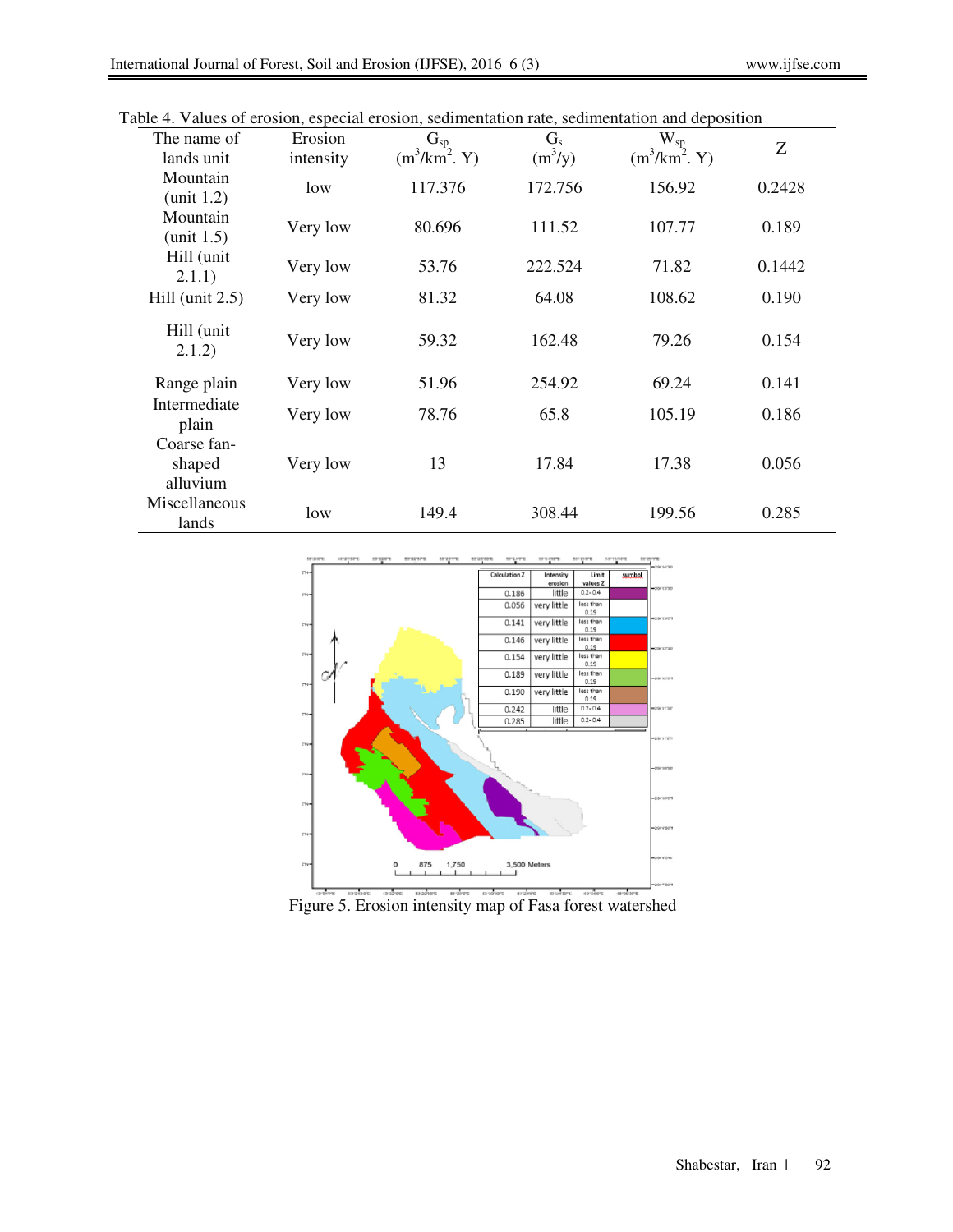

Figure 6. The quality of Fasa forest watershed erosion intensity map

Types of erosion observed in the region and the reasons for their occurrence are as follows: -unit mountain 1.2, with debris, stream, and surface erosion, and average slope of 71/13%. The main reasons for erosion were steep slope and destruction of vegetation, high volume of runoff during rainfall, sensitivity of the region formations, intensification of surface and furrow erosion, and debris formation from fault movement or gravity.

-unit mountain 1.5, with surface erosion and average slope of 62/459%. The main reasons for erosion were irregular and non-dense surface vegetation and sensitivity of the region formations. -unit hill 2.1.1, with surface and furrow erosion and average slope of 28/541%. The main reasons for erosion were shortage or lack of vegetation in the region, and land bareness during rainfall. -unit hill 2.1.2, with surface and furrow erosion and average slope of 12/827%. The main reasons for erosion were shortage of vegetation, runoff caused by rainfall and land bareness during rainfall. -unit hill 2.5, with surface, dissolution, gully and furrow erosion and average slope of 20/593%. The main reasons for erosion were lack of appropriate density of vegetation, silt and clay formations (high solubility), speed and high volume of runoff from rainfall and intensification of surface and furrow erosion.

-range plain, with different kinds of surface, dissolution, gully, furrow and river erosion (side and floor) and average slope of 7/94%. The main reasons for erosion were destruction of the upper pastures, intensification of surface and furrow erosion, high- speed water flow, small diameter of the particles in this place, low specific weight of the rocky parts of the region, sensitivity of the region formations to solubility, alternate wetting and drying of the soil in the walls and leakage of the water from surrounding into the river.

-intermediate plain, with different kinds of surface, rain (in small amounts), furrow and river erosion (side) and average slope of 4/919%. The main reasons for erosion were weak vegetation, high- speed water flow, sensitivity of the area in terms of weight and diameter of the particles, loose soil particles, approximately discontinuous aggregates, and lack of good distribution of rainfall.

- Course fan-shaped alluvium, with different kinds of debris, slip and river erosion (side) and average slope of 6/87%. The main reasons for erosion were impermeable and hard layers, debris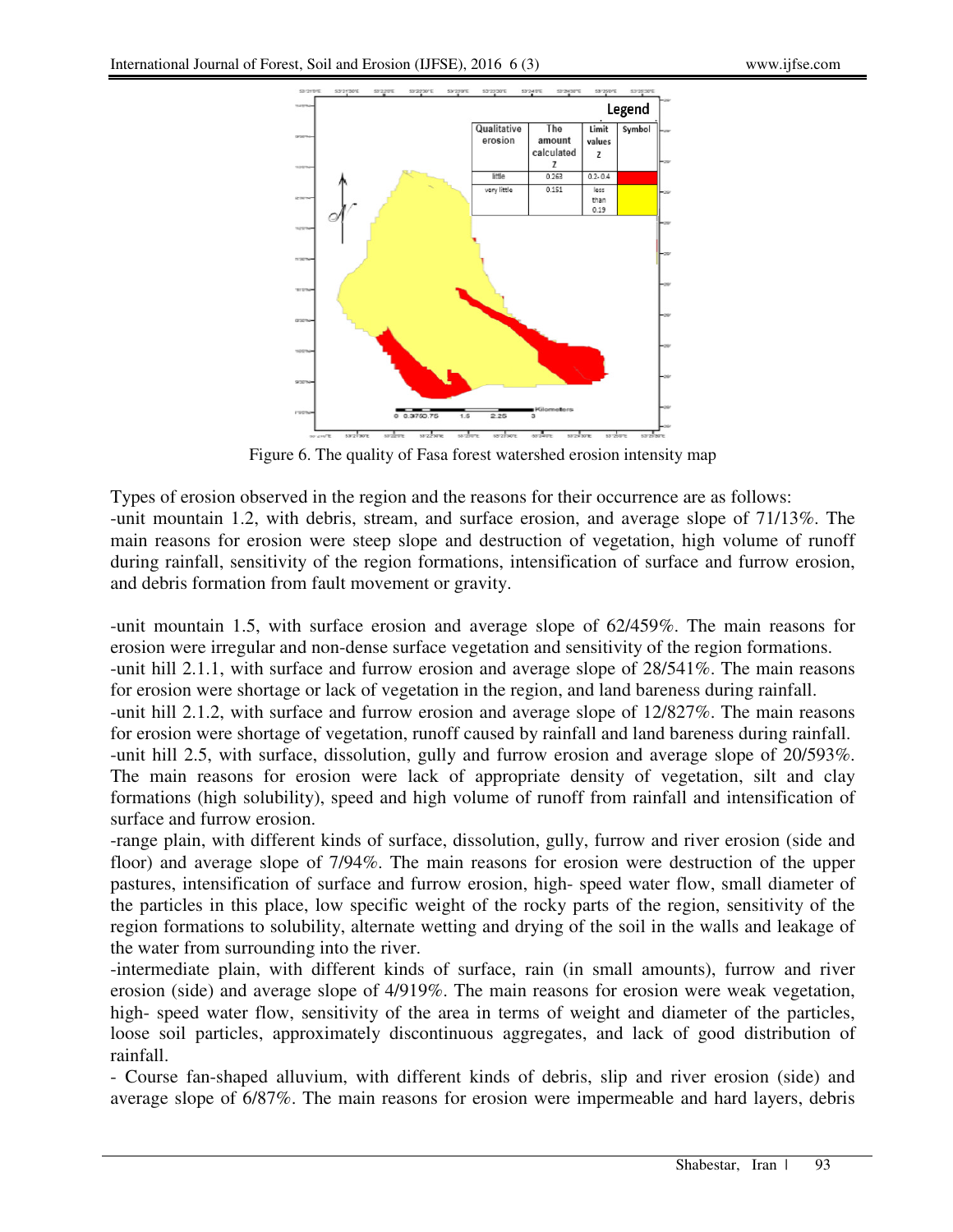generated from gravity or fault movement, low diameter and specific weight of the rocks, enough water in the earth surface layers, and fissures in the soil mass body.

-miscellaneous lands with different kinds of surface and stream erosion and average slope of 4/173%. The main reasons for erosion were high volume of runoff, weakness and transience of topsoil, low depth of topsoil, and destruction of vegetation.

# **Discussion and conclusion**

Given that surface and furrow erosion were mentioned as the main forms of erosion in the studied area, so, in planning to combat soil erosion, the main attention should be paid to manage preservation, restoration and proper utilization of vegetation. Some of the technical and scientific methods implemented in the region include reducing the livestock to balance border, preventing shrub and bush cutting and preventing the conversion of forests and pastures into farms. Therefore, because the pasture is a protected pasture, its dominant type is peanut, type area to region area ratio is equal and the status of the region type is good with a good pasture orientation, it can be concluded that there is no overgrazing in the region, and the number of the livestock is appropriate with respect to graze capacity. Another strength of the pasture is Pistacia atlantica species in the region which is used as a source of income by the people. In general, it can be said that the production of the pasture was good and is making progress and except enclosure corrective actions that are in progress now no additional corrective action is needed. The total value of special erosion 915.96 and special sediment 1380.36 cubic meters per square kilometer per year represents the average status of the watershed in terms of erosion production and sedimentation intensity is. Suggested strategies for the control of erosion types in the studied watershed studies include:

1. Surface erosion: maintaining the area vegetation, measures such as seeding, proper graze management, preventing the indiscriminate felling of forests, proper crop rotation, avoid land fallow and adding fertilizer to compensate for the loss of fertile soil

2. Stream erosion: Fixing the longitudinal profile of rivers, building corrective or natural dams, graze and enclosure management, preventing the degradation of pastures and enrichment

3. Debris erosion: Measures to establish debris, for instance stabilizing a suitable vegetation

4. Furrow erosion: Conducting protection programs such as preventing the degradation of pastures and graze management, working range (seeding, hill work), enriching pasture, enclosure, etc.

5. Gully erosion: establishing the ditches so that bed slope and wall slope reach a steady state and the plants inside them are grown so that erosion no longer can destroy them.

6. River erosion: corrective and rehabilitative actions in upstream to control other forms of erosion like furrow erosion, and constructing the earth dams in a proper area of the watercourse to control output runoff volume and to conserve natural vegetation along the river

7. Rain erosion: Using cover crops on the land surface and also choosing the plants with the short time interval between the cultivation and the time when it covers a significant land surface.

8. Slip: planting the trees whose weight, which increases soil stability, and the plants with a large number of sub-roots that increase soil shear strength. Also, the plants absorb water and therefore reduces soil moisture and sensitivity to the slip.

# **Acknowledgement**

We would like to express our gratitude to our supervisor, and great professors at Fasa University who supported us in conducting the research project, and provided us with the needed data and images for completing the project.

#### **Reference**

Abedini, M, and Esmaly, A.2013. A study of soil erosion and sedimentation in the watershed Meshkin tea by EPM. Geography and Development, No. 30, pp. 87-100. (In Persian)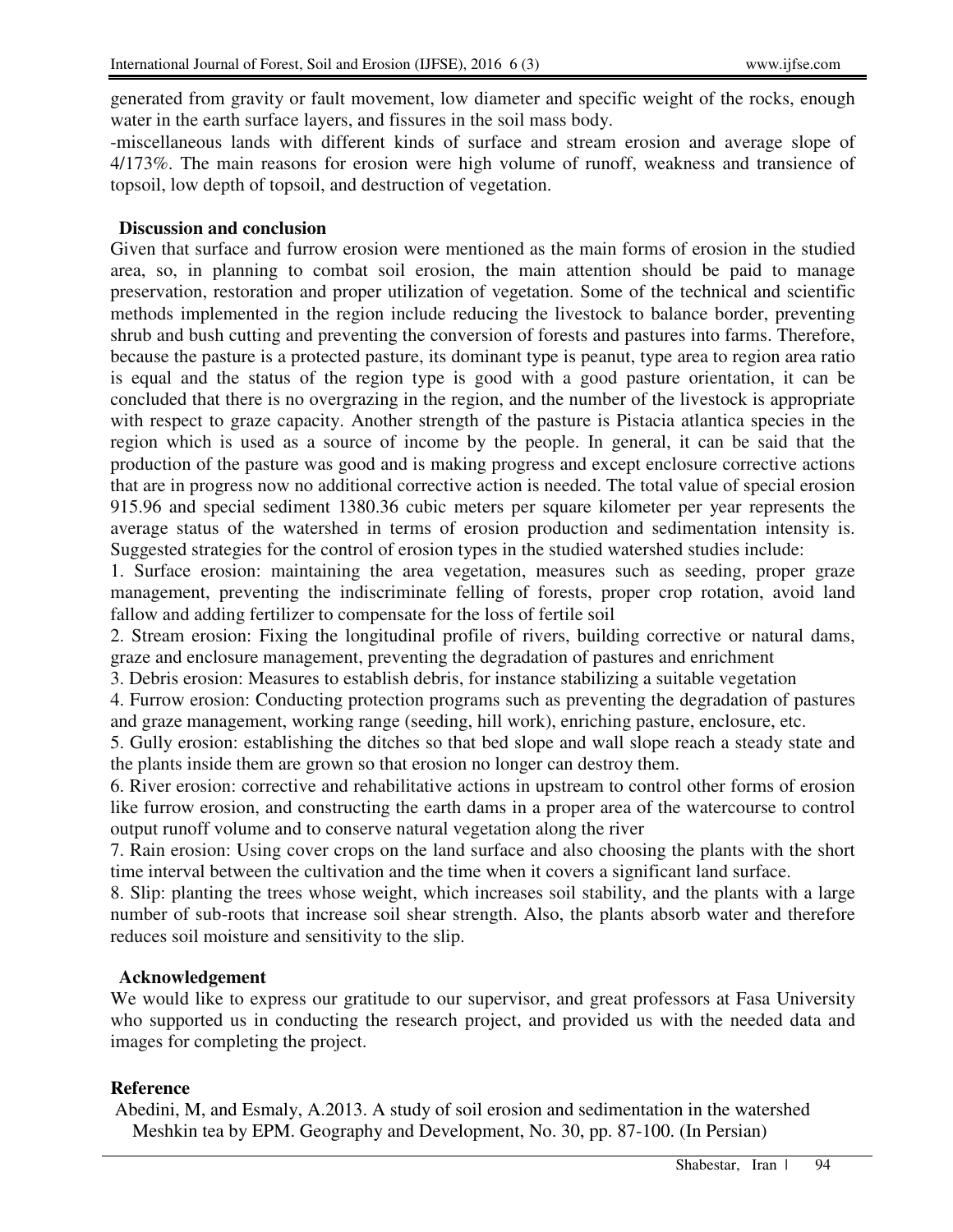- Abedini, M. 2008. Research and morphodynamic morphotectonic catchment soil erosion and sedimentation Basmenj tea with emphasis on the research project. Researcher University of Ardabil. (In Persian)
- Ahmadi, H. 1995. Applied Geomorphology, Seventh Edition, Tehran University Press. (In Persian)
- Ahmadi, H. 1999. Applied geomorphology. Third edition (with full revision), Vol1 (water erosion), Tehran University Press. (In Persian)
- Asmaly, A. and Abdollahi, Kh. 2011. Watershed management and soil conservation. First Printing Press researcher University City. (In Persian)
- Arkhy, S. and Niazi, y. 2010. Application of GIS and RS to estimate soil erosion and sedimentation by using RUSLE (case study of Ilam dam watershed above). Journal of Soil and Water Conservation Research, Volume 17, Number 2. (In Persian)
- Bagherzadeh, a. and Mansouri daneshvar, M. 2011. Performance evaluation sediment MPSIAC and EPM Using GIS in the semi-arid region. Earth Science, Vol 5, Issue 2, Pages 207-216. (In Persian)
- Fox, D. Berolo, W. Carrega, P. Darboux, F. 2006. Mapping erosion risk and selecting sites for simple erosion control measures after a forest fire in Mediterranean France. Earth Surface Processes and Landforms, 3.
- Ghodosi, J, and Ahmadi, H. 2011. To evaluate the accuracy and efficiency of EPM and MPSIAC. Geomorphology and hydro erosion and sediment estimate, Geography and Development, No. 22, pp. 107-127. (In Persian)
- Hashemi, A, and Arabkhedri, M. 2007. Evaluation of EPM Model by sedimentation tanks, small dams. Science and Technology of Agriculture and Natural Resources. (42). (In Persian)
- Khan, M.A. Gupta, V.P. Moharana, P. C. 2001. Watershed prioritization using remote sensing and geographical information system: a case study from Guhiya, India. Journal of Arid Environments, 49.
- Mahdavi, M. 2008. Applied Hydrology. Volume 2, Sixth Edition, published by Tehran University. (In Persian)
- Moqimi, E. 2010. Geo-morphological Iran. Volume I. (In Persian)
- Pirmohammadi, Z, and Chehreii, M, and feghhi, J, abd Zahedi, Gh. 2008. Evaluation of the EPM model to estimate erosion and sediment path to watershed management. Third Conference Iran Water Resources Management, Tabriz University, School of civil Engineering. (In Persian)
- Qasemi, M. 2010. Modeling erosion and sedimentation in the watershed Hana dam surface structures modified MPSIAC and with help Using GIS. The master thesis of physical geography. University researcher Ardabil, Ardebil, Iran. (In Persian)
- Rangzan, K. and Zrasvandy, A. and Heidari, A.2008. Comparison of Erosion and Sediment MPSIAC model and EPM Red Pegah Khuzestan using the RS and GIS, Geographical Journal. No. 64, Ss123-136. (In Persian)
- Rasoli, A. 2005. An analysis of the geographic information system technology. First printing. Tabriz University Press. (In Persian)
- Rastgo, S, and Ghahremany, B, and Sanaei, H, and Davari, K. 2006. Erosion and Sediment Basin tight culture experimental models EPM and MPSIAC to help GIS. Journal of Science and Technology of Agriculture and Natural Resources, Issue 1. (In Persian)
- Refahi, H. 2000. Erosion and control. Tehran University Press, third edition. (In Persian)
- Salajegheh, A. and Dlfary, S. 2007. Comparison of qualitative and quantitative geomorphology EPM in the estimation of erosion and sedimentation (Case Study: Khusban sub-basin). Abstracts Fourth National Conference on Science and Engineering of the watershed, watershed management, natural Resources Faculty of Tehran University. (In Persian)